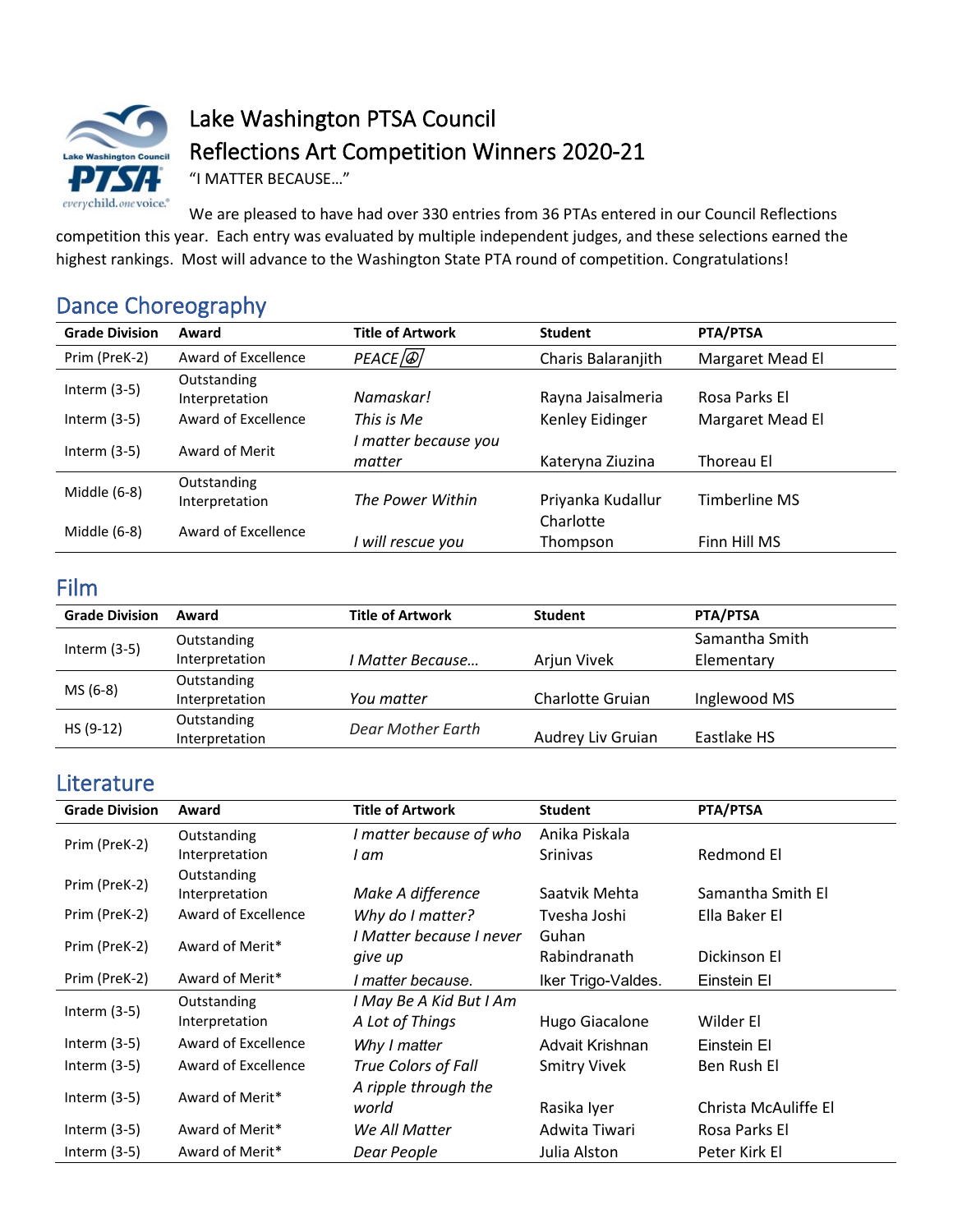#### **LWPTSA COUNCIL REFLECTIONS ART COMPETITION WINNERS 2020-2021**



| MS (6-8)    | Outstanding<br>Interpretation | <b>Butterflies</b>                  | Margot Kleinpeter       | <b>Kirkland MS</b>      |
|-------------|-------------------------------|-------------------------------------|-------------------------|-------------------------|
| MS (6-8)    | Award of Excellence           | Dear Person, You<br>Matter          | Devaki Sawant           | Evergreen Middle School |
| MS (6-8)    | Award of Excellence           | I matter because                    | Oorvi Sharma            | Rose Hill Middle School |
| MS (6-8)    | Award of Merit*               | <b>Everything matters!</b>          | Himadyuthi Gowda        | ICS                     |
| HS (9-12)   | Outstanding<br>Interpretation | The Ninth of May                    | Claire Reiger           | Redmond HS              |
| HS (9-12)   | Outstanding<br>Interpretation | What I Can Make of<br><b>Myself</b> | Kenzie Seymour          | Redmond HS              |
| $HS (9-12)$ | Award of Excellence           | Face of the Future                  | Shruti Badrish          | Redmond HS              |
| $HS(9-12)$  | Award of Merit*               | My Calling                          | Shrimayee<br>Narasimhan | Eastlake HS             |
| HS (9-12)   | Award of Merit*               | Indescribable                       | Avni Rao                | Eastlake HS             |
| HS (9-12)   | Award of Merit*               | All That I Do                       | Santoshi Pisupati       | ICS                     |
| $HS(9-12)$  | Award of Merit*               | The Most Salient Choice             | Tanvi Dalvi             | Redmond HS              |

## Music Composition

| <b>Grade Division</b> | Award                         | <b>Title of Artwork</b>   | <b>Student</b>            | PTA/PTSA                |
|-----------------------|-------------------------------|---------------------------|---------------------------|-------------------------|
| Prim (PreK-2)         | Outstanding<br>Interpretation | Sweet Tooth               | Sorena Biglari            | Redmond El              |
| Prim (PreK-2)         | Outstanding<br>Interpretation | My Elephant Arruba        | Chantal Wang              | Mark Twain El           |
| Prim (PreK-2)         | Award of Excellence           | We Matter                 | <b>Holly Hughes</b>       | Thoreau El              |
| Interm $(3-5)$        | Outstanding<br>Interpretation | Persistence               | Aarvin Roshin             | Einstein El             |
| Interm $(3-5)$        | Award of Excellence           | Strands                   | Jayesh Singhal            | Peter Kirk El           |
| Interm $(3-5)$        | Award of Merit                | Flamenco de mi<br>Corazon | Girvan Bora               | Louisa May Alcott El    |
| Interm $(3-5)$        | Award of Merit                | Sound of Joy              | Anya Parson               | Samantha Smith El       |
| MS (6-8)              | Award of Excellence           | <b>Dominoes</b>           | Brooke Lin                | Evergreen Middle School |
| MS (6-8)              | Award of Excellence           | Moonlight                 | Ashkan Samuel<br>Goudarzy | ICS                     |
| MS (6-8)              | Award of Merit                | A Drop in the Ocean       | Anvika Singhal            | Kirkland MS             |
| $HS(9-12)$            | Outstanding<br>Interpretation | Ве Нарру                  | <b>Richie Uthaisombut</b> | Eastlake HS             |
| HS (9-12)             | Outstanding<br>Interpretation | <b>Coloring Book</b>      | Jaeden Kapur              | Eastlake HS             |

# Photography

| <b>Grade Division</b>            | Award                                      | <b>Title of Artwork</b>           | <b>Student</b>                    | PTA/PTSA                        |
|----------------------------------|--------------------------------------------|-----------------------------------|-----------------------------------|---------------------------------|
| Prim (PreK-2)                    | Outstanding<br>Interpretation              | Guerilla Artist                   | Chloe Henry                       | Peter Kirk El                   |
| Interm $(3-5)$                   | Outstanding<br>Interpretation              | The Final Piece                   | Anika Bhadra                      | Christa McAuliffe El            |
| Interm $(3-5)$<br>Interm $(3-5)$ | Award of Excellence<br>Award of Excellence | Our World<br><b>Shadow Leaves</b> | Varshini Praburaj<br>Ella Ragoler | Audubon El<br>Samantha Smith El |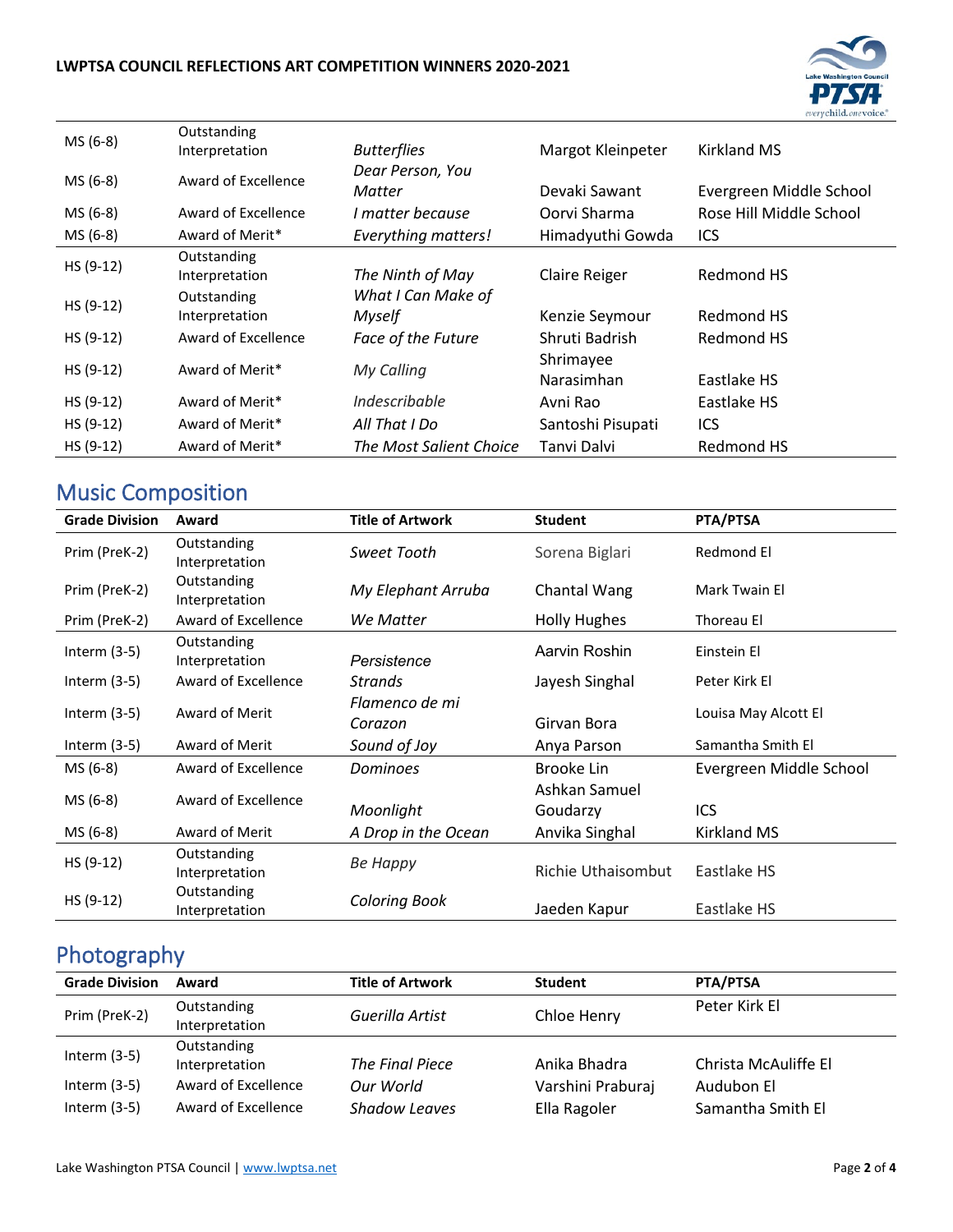#### **LWPTSA COUNCIL REFLECTIONS ART COMPETITION WINNERS 2020-2021**



| Interm $(3-5)$ | Award of Merit      | 2020 My Life is on       |                     |                    |
|----------------|---------------------|--------------------------|---------------------|--------------------|
|                |                     | Repeat                   | Darius Firoozbakht  | Samantha Smith El  |
| MS (6-8)       | Outstanding         |                          |                     |                    |
|                | Interpretation      | My Perspective           | Abbie Hinnebusch    | Finn Hill MS       |
| MS (6-8)       | Award of Merit      | <b>Together We Stand</b> | Shreya Santhosh     | Evergreen MS       |
| HS (9-12)      | Outstanding         |                          |                     |                    |
|                | Interpretation      | Side by Side             | Makena Weber        | Lake Washington HS |
| HS (9-12)      | Award of Excellence | Looking Within           | Amelie Barga        | Lake Washington HS |
| HS (9-12)      | Award of Excellence | Who I Am                 | Carlos Adrian Datol | Lake Washington HS |
| HS (9-12)      | Award of Merit      | Pen and Paper            | <b>Brock Olson</b>  | Lake Washington HS |

# Visual Arts

| <b>Grade Division</b> | Award                         | <b>Title of Artwork</b>                                      | <b>Student</b>       | PTA/PTSA             |
|-----------------------|-------------------------------|--------------------------------------------------------------|----------------------|----------------------|
| Prim (PreK-2)         | Outstanding                   |                                                              |                      |                      |
|                       | Interpretation                | I Am Trees                                                   | Zoya Eshwar          | Margaret Mead El     |
| Prim (PreK-2)         | Award of Excellence           | I Love                                                       | Quinlan Tian         | Louisa May Alcott El |
| Prim (PreK-2)         | Award of Merit                | Change the World                                             | Saatvik Mehta        | Samantha Smith El    |
| Prim (PreK-2)         | Award of Merit                | I Matter Because I Care                                      | Amy Hu               | Audubon El           |
| Prim (PreK-2)         | Award of Merit                | I Value My Dreams                                            | Darsh Shakya         | Louisa May Alcott El |
| Interm $(3-5)$        | Outstanding<br>Interpretation | I matter, because                                            | Nancy Chen           | Rose Hill El         |
| Interm $(3-5)$        | Award of Excellence           | <b>Big Impact from Small</b><br>changes                      | Jeffrey Yu           | Samantha Smith El    |
| Interm $(3-5)$        | Award of Merit                | <b>Tipping the Scale</b>                                     | Anika Bhadra         | Christa McAuliffe El |
| Interm $(3-5)$        | Award of Merit                | I am staying positive<br>during COVID pandemic.              | Nandini Raheja       | Margaret Mead El     |
|                       | Outstanding                   | The bond that cannot be                                      | Shruthi              |                      |
| MS (6-8)              | Interpretation                | broken                                                       | Vishwanathan         | Inglewood MS         |
| MS (6-8)              | Award of Excellence           | Because I am Unique                                          | Aadyaa Arora         | Evergreen MS         |
| MS (6-8)              | Award of Excellence           | A Family Legacy                                              | Rithvikhaa Sathish   | ICS                  |
| MS (6-8)              | Award of Merit                | <b>Everyone Matters to</b><br><b>Protect the Environment</b> | Aurelia Zhou         | <b>Kirkland MS</b>   |
| MS (6-8)              | Award of Merit                | <b>Tokens of Affection</b>                                   | Victoria Paras       | Inglewood MS         |
| HS (9-12)             | Outstanding<br>Interpretation | A Laborer's Legacy                                           | <b>Mason Colbert</b> | Lake Washington HS   |
| HS (9-12)             | Award of Excellence           | <b>She Stands in Red Shorts</b>                              | Julia Lee            | ICS                  |
| HS (9-12)             | Award of Excellence           | Novels of our Own                                            | Jennifer Yuan        | Eastlake HS          |
| HS (9-12)             | Award of Merit                | <b>Decolonizing Myself</b>                                   | Elise Andrew         | Lake Washington HS   |
| HS (9-12)             | Award of Merit                | Piece by Piece                                               | Annie Shin           | Juanita HS           |

## Special Artists

|             | Award               | <b>Title of Artwork</b> | <b>Student</b>   | PTA/PTSA           |
|-------------|---------------------|-------------------------|------------------|--------------------|
| Photography | Award of Excellence | I Matter Because        | Armita Parsa     | Lake Washington HS |
| Visual Arts | Award of Merit      | Sunny Day On Its Way    | <b>Ben Stott</b> | Lake Washington HS |